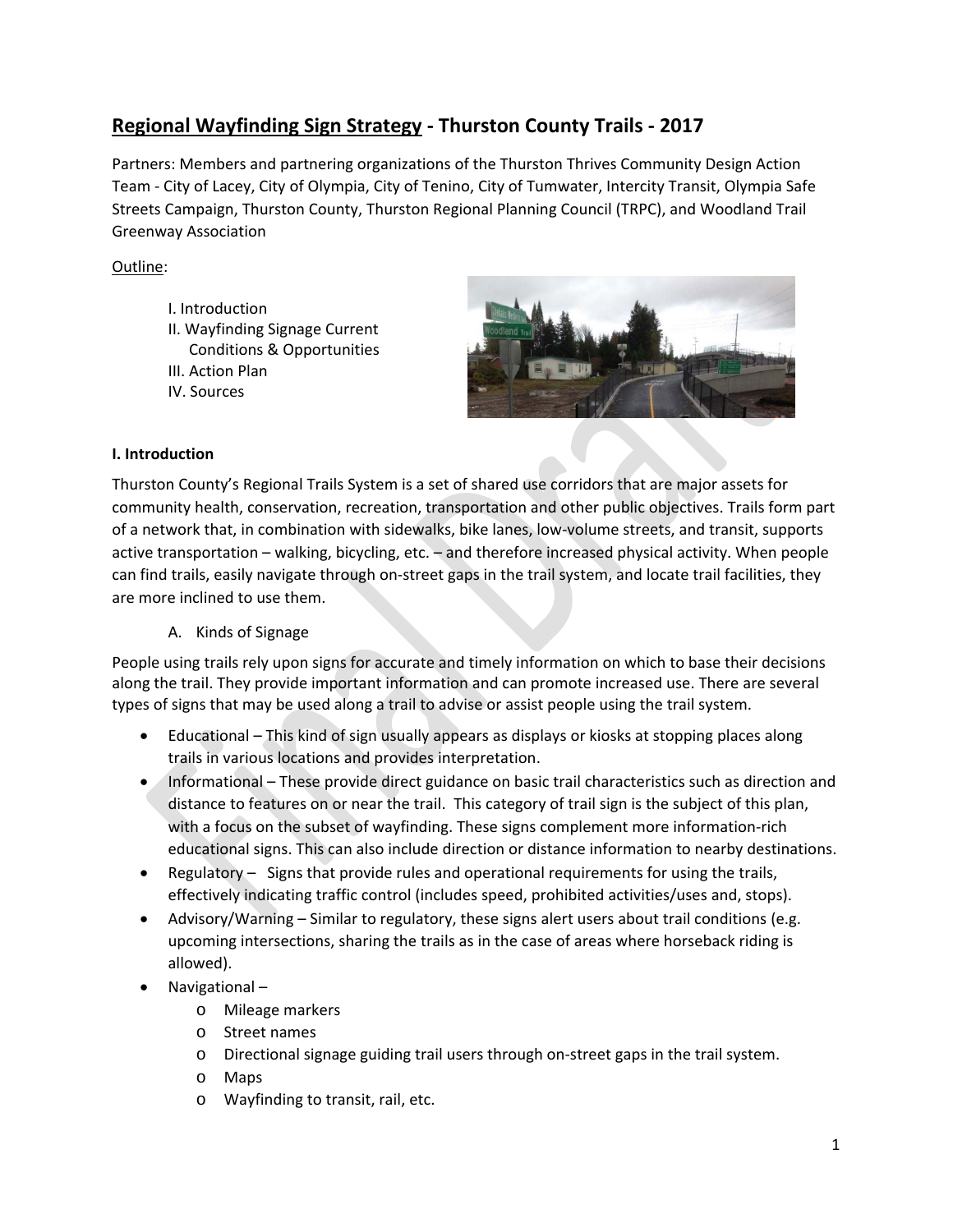B. Signage as Evidence‐based Practice for Increasing Levels of Physical Activity

Wayfinding signs along trails aid people using the facilities available to them and in knowing their location better should they need assistance. This can increase use, confidence of users and efficiency of our transportation system as more people are supported in choosing active transportation. Wayfinding signs on approaches to trails can help promote their use and also call attention to trails to inform motor vehicle drivers of the presence of people walking, bicycling or other active transportation nearby. By providing this information, they increase the sense of safety and security and allow people to be able to plan a particular outing, set goals for reaching specific destinations, or gauge their ability to accomplish recreation or transportation purposes by using trails. These signs are an encouragement to physical activity, recreation and healthy transportation (PBIC 2012).

## **II. Wayfinding Signage Current Conditions and Opportunities**

A. Existing Signage

Existing wayfinding on the Chehalis Western, I‐5, Woodland and Yelm to Tenino trails (the existing major regional shared use paths in Thurston County) is limited, with a couple of exceptions, to street‐style (green‐blade) informational signs that indicate direction and distances to main urban areas. These can be found at main trailheads and at junctions. In at least one location, the Eastside Street trailhead of the Woodland Trail in Olympia, wayfinding is provided along the adjacent street, helping people who are approaching the trail (and the I‐5 Bike Path next to it) to find their way and know how far from particular locations they are before they access the trail.



#### City of Lacey:

The Lacey portion of the Woodland Trail has navigation through roundabouts at the Lacey Boulevard/Pacific Avenue couplet, and a "Future trail connection" sign at end of pavement (eastern terminus).

# City of Olympia:

Olympia Woodland Trail at Eastside Street has street approach signs; monument signs are located on the Woodland Trail near the Boulevard St. SE and Dayton Street SE trail access points, indicating the direction to the I‐5 bike path and other nearby streets.

#### City of Rainier:

There are a limited number of signs pointing out amenities adjacent to the trail and providing some interpretive information about the area's history.

#### City of Tenino:

In 2016, City of Tenino has proposed through the TRPC regional transportation funding process to construct additional wayfinding signs along its portion of the Yelm to Tenino trail.

#### City of Yelm: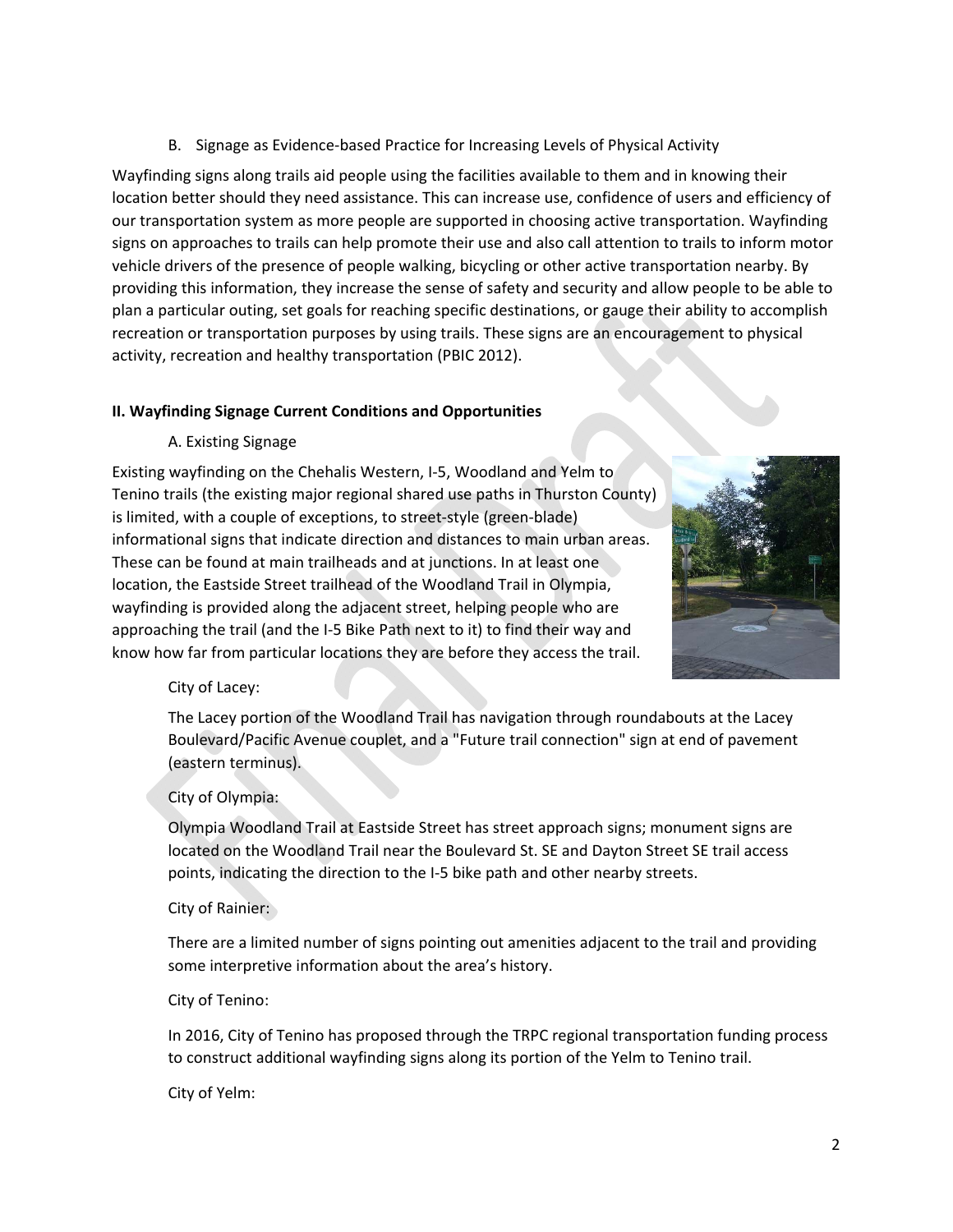There are a couple of green "miles to" signs in the city limits.

## Thurston County:

Street‐style signs, with distinctive font for the trail and referring to distances to towns on the trail system, are placed in several locations near trailheads in the southern section of the Chehalis-Western and Yelm to Tenino trails. Examples include: at the Lacey access from 45<sup>th</sup> Ave. SE, at the Fir Tree Rd. SE trailhead, and in the vicinity of the Yelm to Tenino and Chehalis Western Trail junction.

There is also regulatory and warning signage (trail connections) along these trails in the unincorporated areas of the county. Extensive street‐style signage is in place at the 'Hub' junction where the Chehalis Western meets the Woodland Trail. Maps on low sign posts by the side of the trail (with 'you are here' indication of location) are posted along the section of the Chehalis Western north of 26<sup>th</sup> Ave. NE.

Mileage Markers: Woodland Trail Greenway Association installed mileage markers for the Woodland Trail (Olympia Phase 1 & 2; Lacey) in 2015 and completed the I‐5 bike path in early 2016. The markers, a simple white-on-green retroreflective road sign material mounted to a 6" x  $6"$  post, are placed every  $%$  mile along these trails. These mile posts also include a white jurisdiction sign with contact info and a QR code, and the intention is for them to become the trail mileage markers for the region's whole multi‐use trail system.

The County's Chehalis Western north and south sections have mileage markers dating from the completion of those segments. These are expected to be replaced, at new locations, with the style of sign being used on the Woodland and I‐5 trails when the planning for the latest improvements to trail alignment in the vicinity of the BNSF main line rail crossing is finalized in 2016. Mile markers on the CWT and Yelm to Tenino trail are placed every 1/2 mile. They will be replaced by the standard simple white‐on‐green retroreflective road sign material used on the other trails, with standard white jurisdictional sign.



# B. Opportunities for Enhancement ‐ Recommendations

Define a style or brand that local jurisdictions will follow for new signage design, as well as standards for where and how they will be installed, would greatly improve the perception of the trail system. If wayfinding signs are added in a haphazard or variable fashion, trail users may deem them to be unreliable. Examples of branding would be a consistent font, set of symbols and color scheme (e.g. white-on-green for street and city directions and distance; blue for other facility direction/distance information) for the wayfinding signs.

This process would be carried out into 2018 in conjunction with the Regional Trails Plan update process.

Considerations:

Create regional logo for developing a recognizable identity for the regional trails system.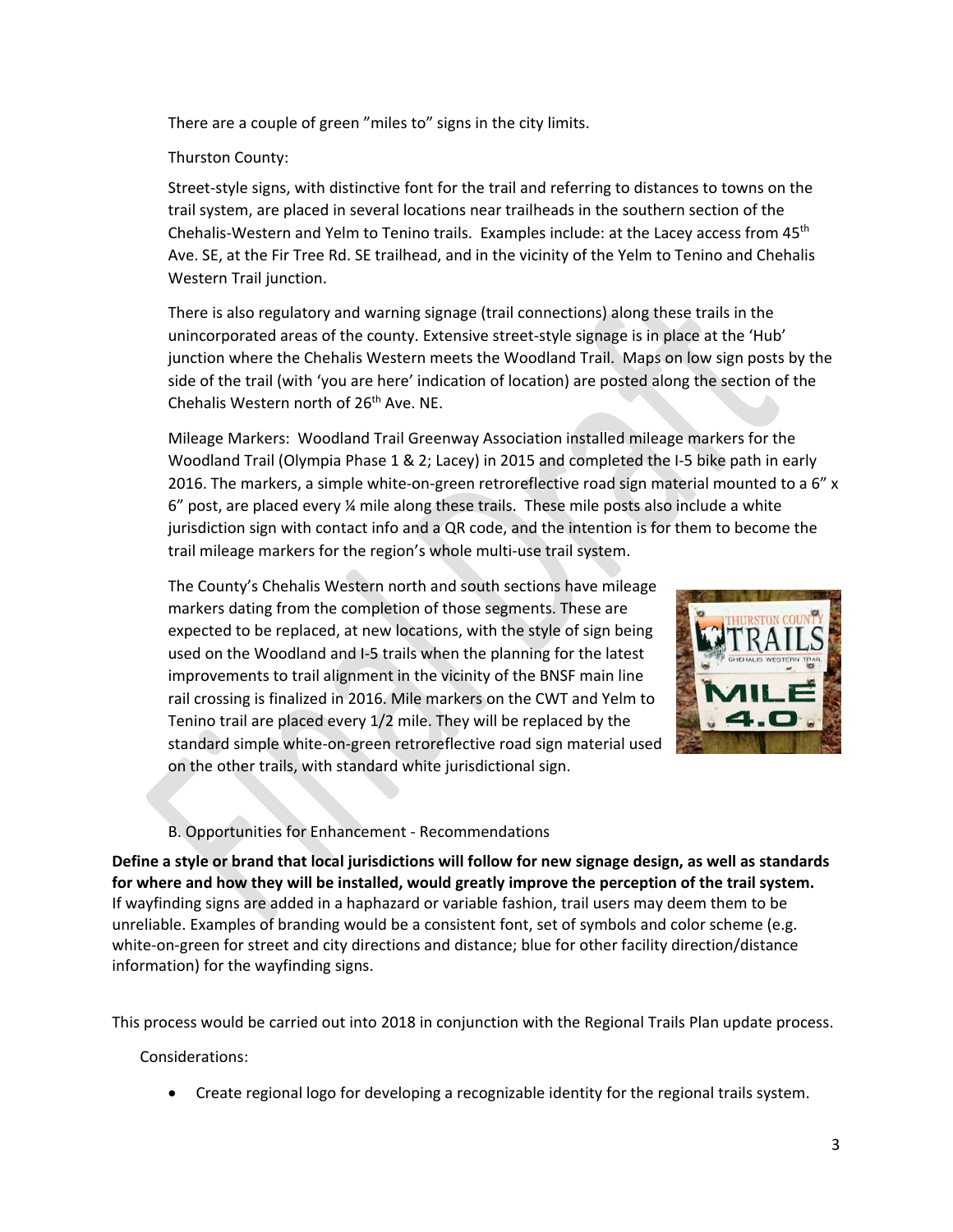- Allow for local identifiers.
- Adhere to MUTCD, with local adaptation.
- Research national recommendations for placement of signage (i.e. frequency)

## **Install new signage. On‐trail wayfinding signage is needed:**

- ‐ To indicate nearby facilities that support people using the trails, specifically indicating direction and distance to:
	- Food
	- Parking
	- Restrooms
	- Shelter
	- Water
	- Other destinations, to be defined: include parks, recreation opportunities, libraries, schools as well as some categories of commercial enterprises (food, shopping, services)
- For navigation:
	- Through on‐street gaps in the trail system
	- Identifying names of intersecting streets
	- Transit stops

This kind of wayfinding could be indicated by a symbol system and could be either standing alone (blade on metal post) or attached to mileage markers.

# **Adjacent‐street wayfinding signage is needed…**

- ‐ To indicate location and direction to the trail access and indicate possible on‐trail destinations such as parks, city centers
- ‐ At major trail crossings (e.g. collector streets, overpasses of arterials/highways)

# **III. Action Plan**

A. Short‐term Activities (2016‐2017)

In the first year of this effort, the Community Design Action Team of Thurston Thrives (CDAT), using Healthiest Cities & Counties Challenge seed money and Transportation Enhancement grant resources awarded to Woodland Trail Greenway Association, will work on initial implementation of this strategy. This includes the following activities:

- 1) Inventory of existing Regional Trails System signage.
- 2) Development of branding and symbology for the Thurston County Regional Trails System so that wayfinding is both easily recognizable and reliable for people using the trail.
- 3) Designing and printing wayfinding signage, and install at priority locations. *Priority locations for the placement of on‐trail wayfinding signs are*:
	- Direction and distance to the nearest restroom, especially near the HUB intersection.
	- At major trail junctions or trail/street junctions (e.g., South Bay Rd. crossing)